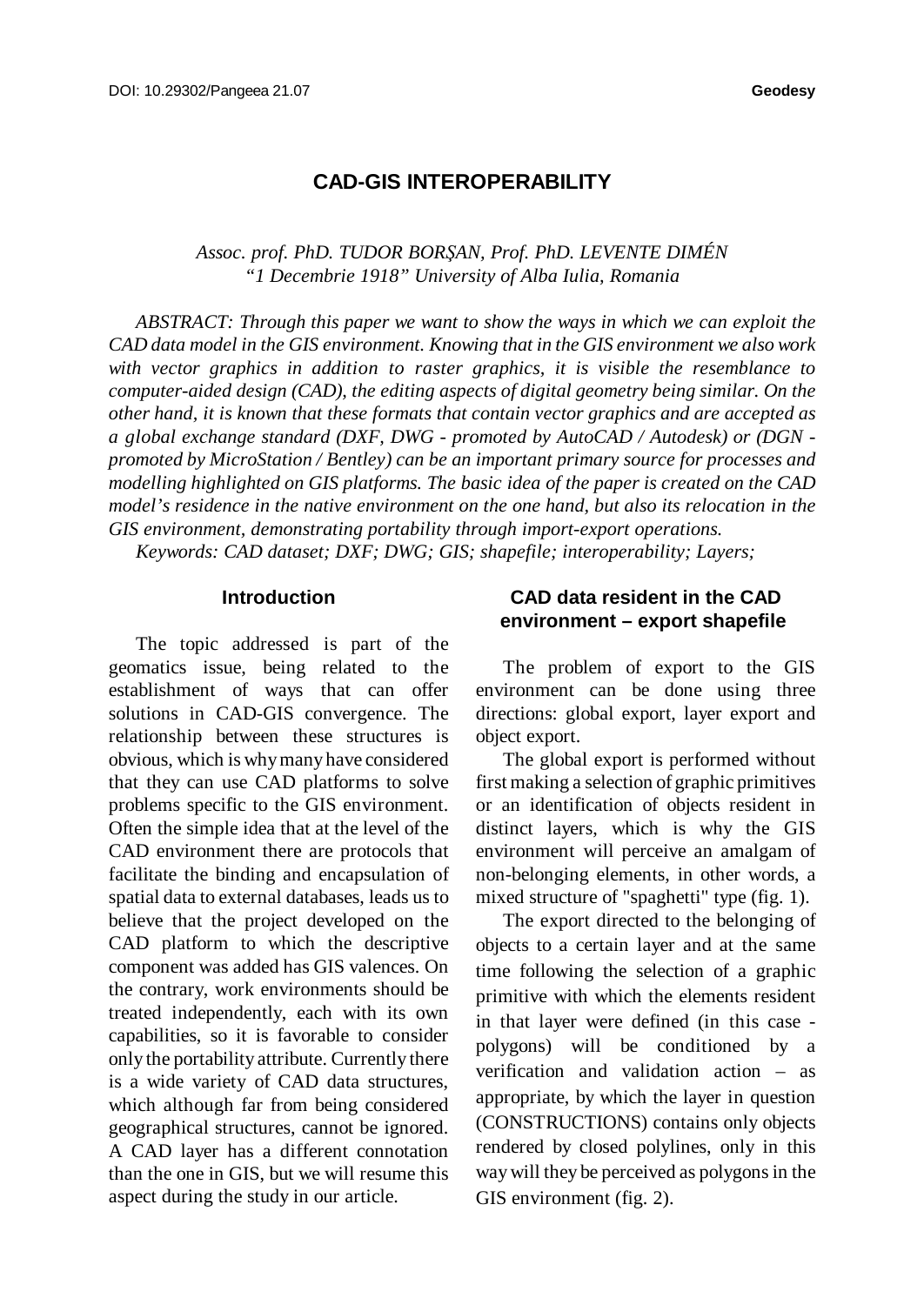

Fig.1. Global export

| Polyline<br>Categorized<br>Alphabetic                                                                                                                                                                                                                                                                              | $V$ $R$ $E$<br>$\blacksquare$                                                                                                                                                     | $\mathcal{A}$<br>$\infty$<br>Ø<br>⚠                                                                                                                                                                                 |                                                                                                                        |
|--------------------------------------------------------------------------------------------------------------------------------------------------------------------------------------------------------------------------------------------------------------------------------------------------------------------|-----------------------------------------------------------------------------------------------------------------------------------------------------------------------------------|---------------------------------------------------------------------------------------------------------------------------------------------------------------------------------------------------------------------|------------------------------------------------------------------------------------------------------------------------|
| General<br>Color<br>Layer<br>Linetype<br>Linetype scale<br>Plot style<br>Lineweight<br><b>Hyperlink</b><br>Thickness<br>□ Geometry<br>Vertex<br>Vertex X<br>Vertex Y<br>Start segment width 0<br>End segment width<br>Global width<br>Elevation<br>Area<br><b>□ Misc</b><br>Closed<br>Linetype generation Disabled | ByLayer<br>ByLayer<br>1<br>ByColor<br>ByLayer<br>$\overline{0}$<br>$\mathbf{1}$<br>388809.579<br>509034.754<br>$\overline{0}$<br>$\boxed{0}$<br>$\overline{0}$<br>512.1314<br>Yes | Ô<br>د<br>88<br>$\Diamond$<br>$\ddot{+}$<br>Ξ<br>r<br>$\circ$<br>$\Box$<br>$\circ$<br>$\Box$<br>$\sim$<br>$\circ$<br>喝<br>$+$<br>马<br>$-\gamma$<br>$\Box$<br>٠<br>霴<br>$\sqrt{2}$<br>$\boxed{\odot}$<br>r<br>A<br>킈 | $\begin{matrix} \mathbf{a} & \mathbf{b} \\ \mathbf{c} & \mathbf{c} \\ \mathbf{c} & \mathbf{d} \end{matrix}$<br>ø<br>'n |

Fig.2 Layer export – checking the closure of polylines

The export directed on a manual selection of objects is also conditioned by the presence of the unique attribute of the

graphic primitive in the elaboration of the drawing (fig. 3).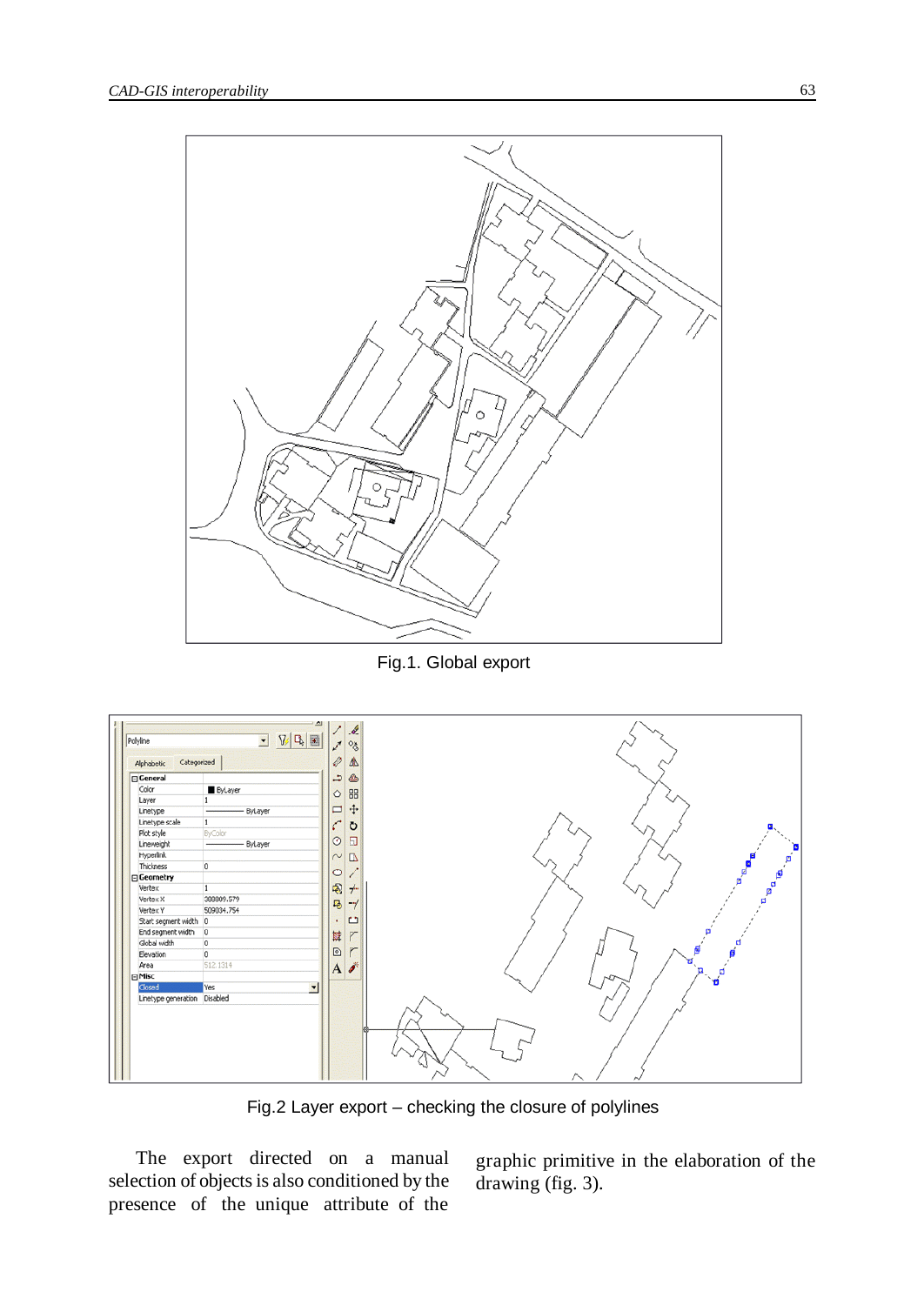

Fig.3 Object export – selection of the graphic primitive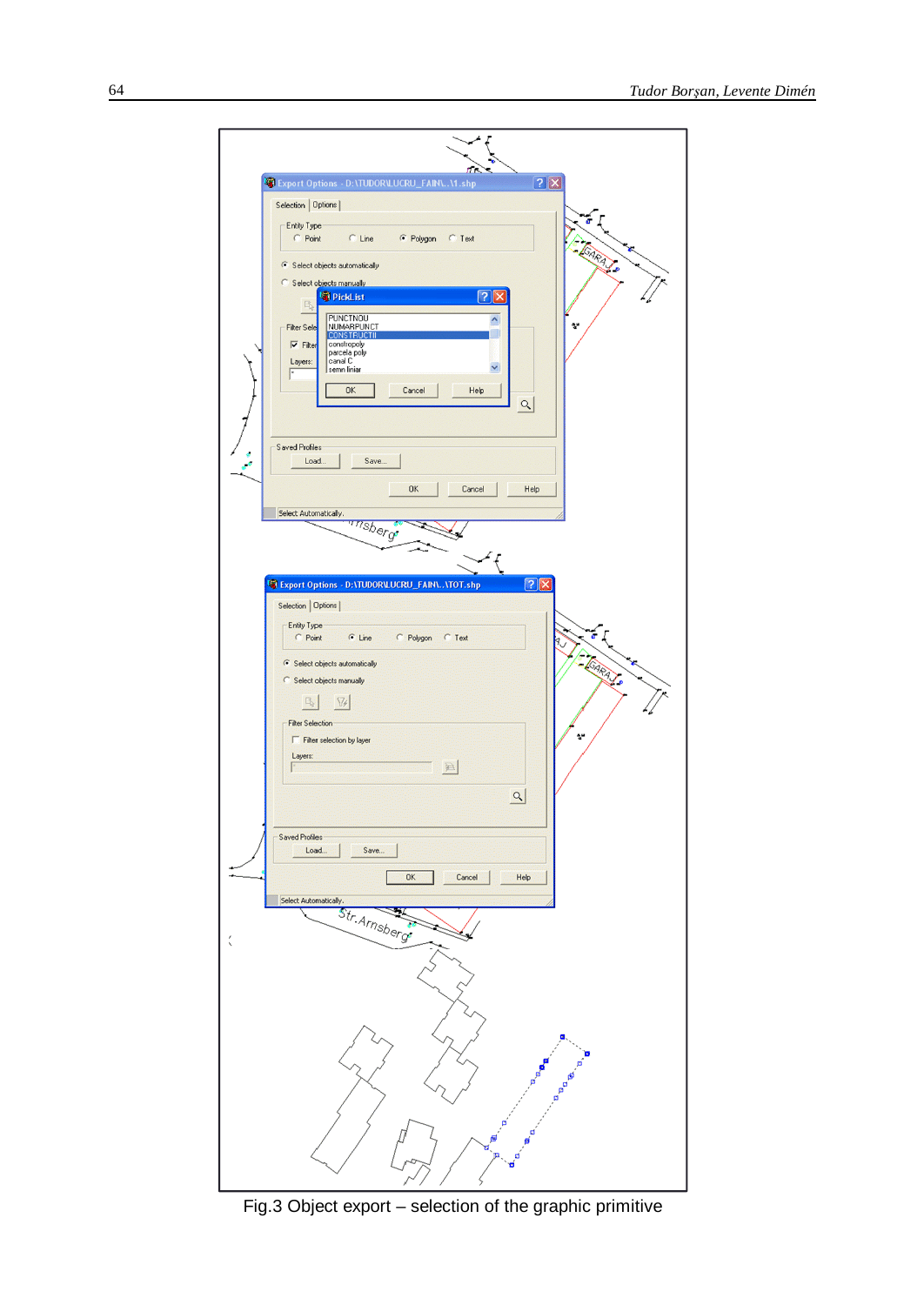# **CAD data resident in the GIS environment - DXF/DWG import**

First, we need to see how the presence of a CAD data model in the GIS environment is perceived, so when we import on the GIS platform (Arc GIS Desktop) a native CAD representation in DWG or DXF format we will distinguish a collection of graphic primitives that assemble all Layers for

Next there is the problem of obtaining shape models, native GIS amid the exploitation of the native CAD format integrated in the GIS environment. A first way that will take into account the entire representation is the so-called "manual" vectorization, a not very complicated operation, but time and energy consuming, which will capture stages such as the conceptual and physical design of all layers

Oprelucrare\_cad\_arnsberg.dwg Annotation prelucrare\_cad\_arnsberg.dwg Point prelucrare\_cad\_arnsberg.dwg Polyline prelucrare cad arnsberg.dwg Polygon Oprelucrare\_cad\_arnsberg.dwg MultiPatch

Fig.4. The structure of a DWG file visible in the GIS environment

points, lines, polygons and annotations. Moreover, the GIS environment will not automatically recognise the coordinate system in which the drawing was represented, even if it has been defined. Once the referencing has been applied in the CAD environment, GIS will recognize the plane coordinate system "on the fly" (fig. 4).

that will enter the cartographic composition (either using the CAD organization template, or we will impose a new classification) the use of cumulative capture elements that allow the "magnetization" of nodes and edges in both structures. It should be mentioned that the CAD structure functions as a kind of background in the



Fig.5. Manual CAD model vectorization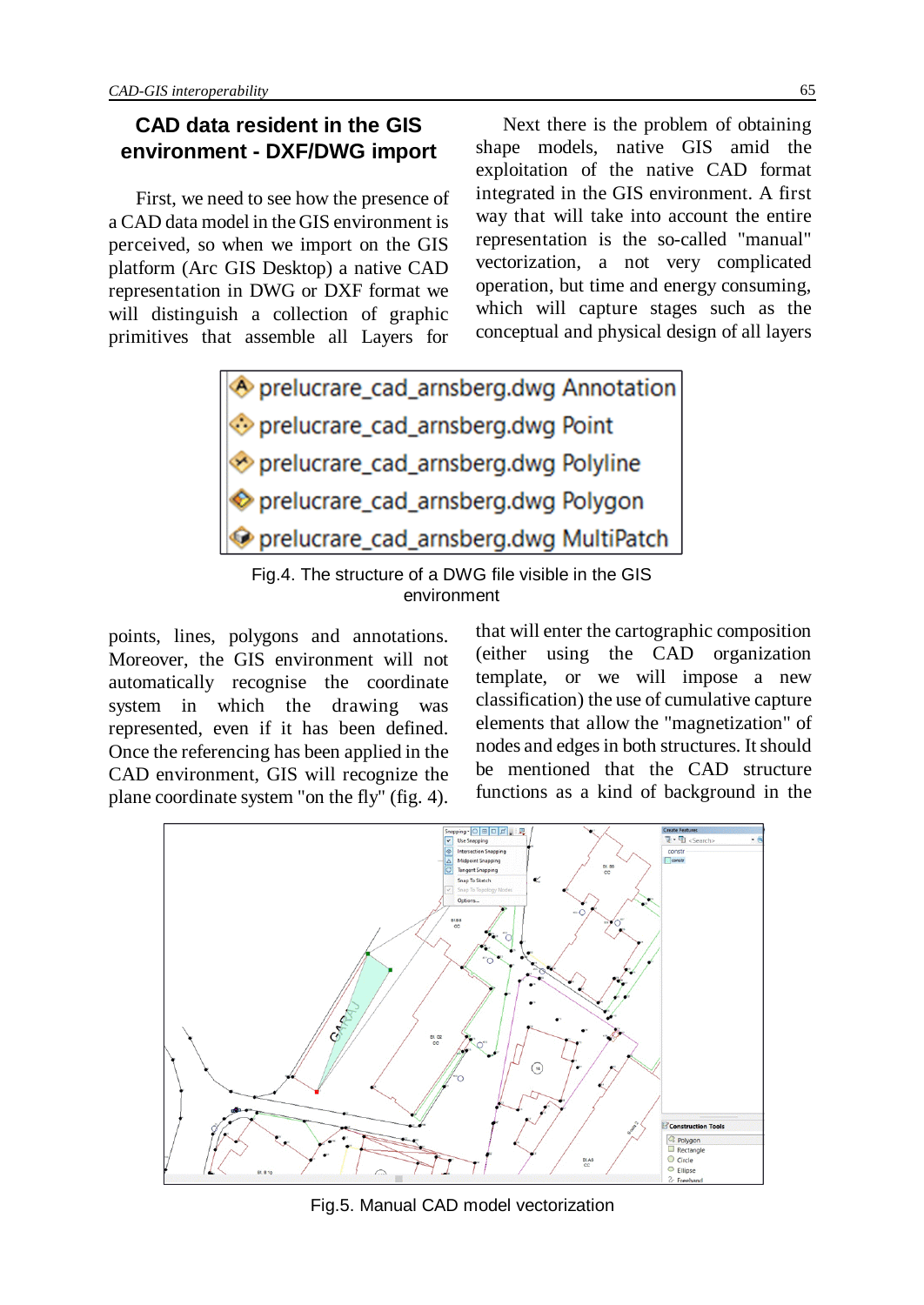composite formula, respectively as a structure over which it will be vectorized, the GIS structure is new and brought to vectorization over the CAD one, and the common denominator, which will recognize the nodes and edges in both structures in the drawing process, is the Sketch (pencil) (fig. 5).

Another way of vectorization, in other words reconfiguration on shape background is the automatic drawing or vectorization valid only in the case of polygonal geometries, if and only if the objects in the CAD environment have been defined as closed polylines. Vectorization is performed automatically by recognizing and activating nodes (vertices) in the researched surface (fig. 6).

The most suitable option in obtaining shapefiles is the export itself directly performed on graphic primitives from the

collection of the DWG / DXF structure. In case you want to store objects that belong exclusively to a certain layer, you can proceed to query the database, implicitly to highlight the records found on the applied syntax (fig. 7).

# **Gis-cad conversions**

Another aspect that concerns us is the one related to the conversion of native GIS (shape) structures into CAD structures (DWG / DXF).

A simple export that offers the only possibility to transform the representation from GIS formula into CAD formula can be achieved either by acting from the context menu of the layer thus releasing only the layer in question with intrinsic elements, or byactingmultilayer using the geoprocessing tree (fig. 8, 9).



Fig.6. Automatic CAD model vectorization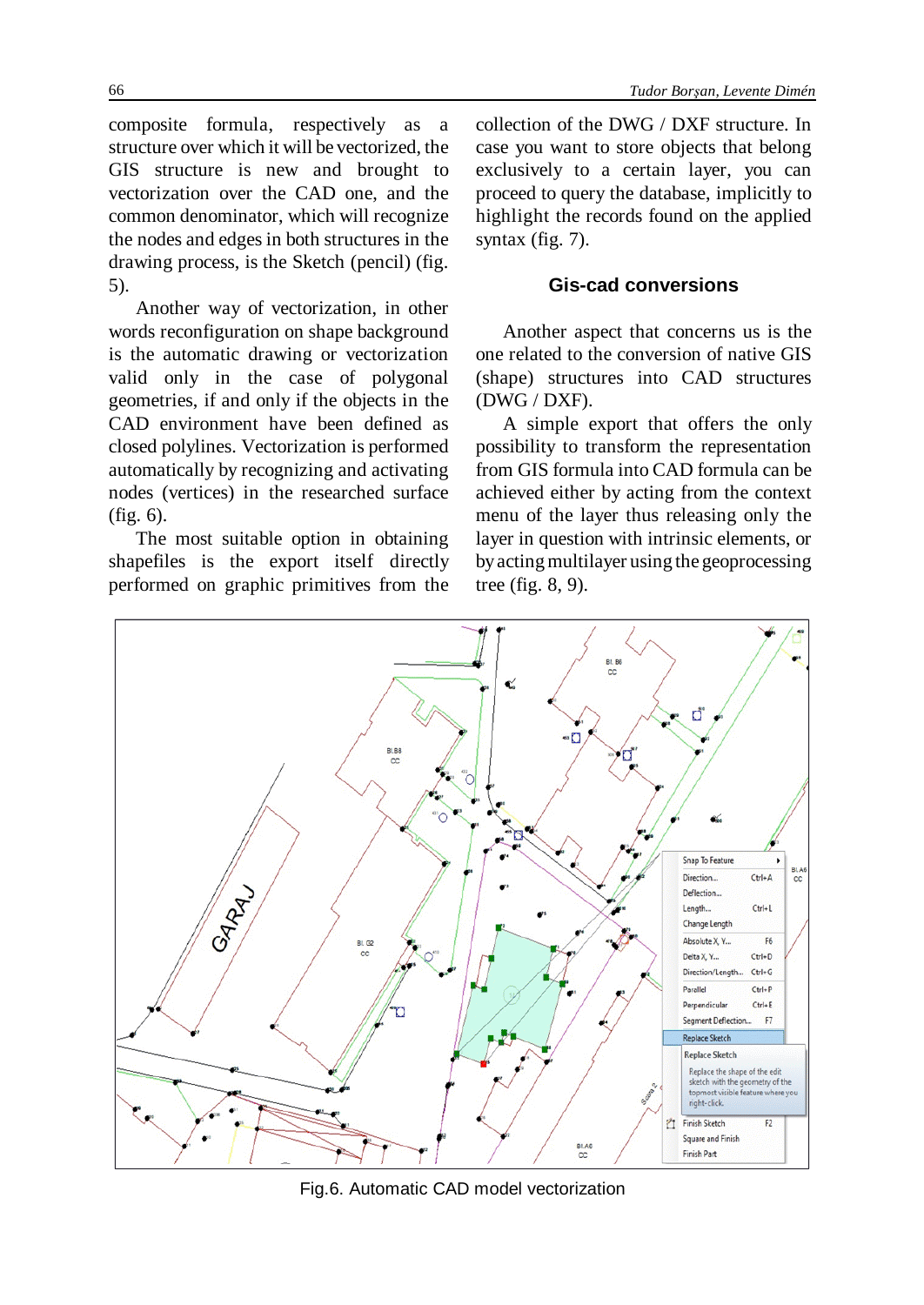

Fig.7. Export shapefiles and extracting objects resident in the layer



Fig.8. DWG / DXF export possibilities - layer and multilayer



Fig.9. DWG/DXF export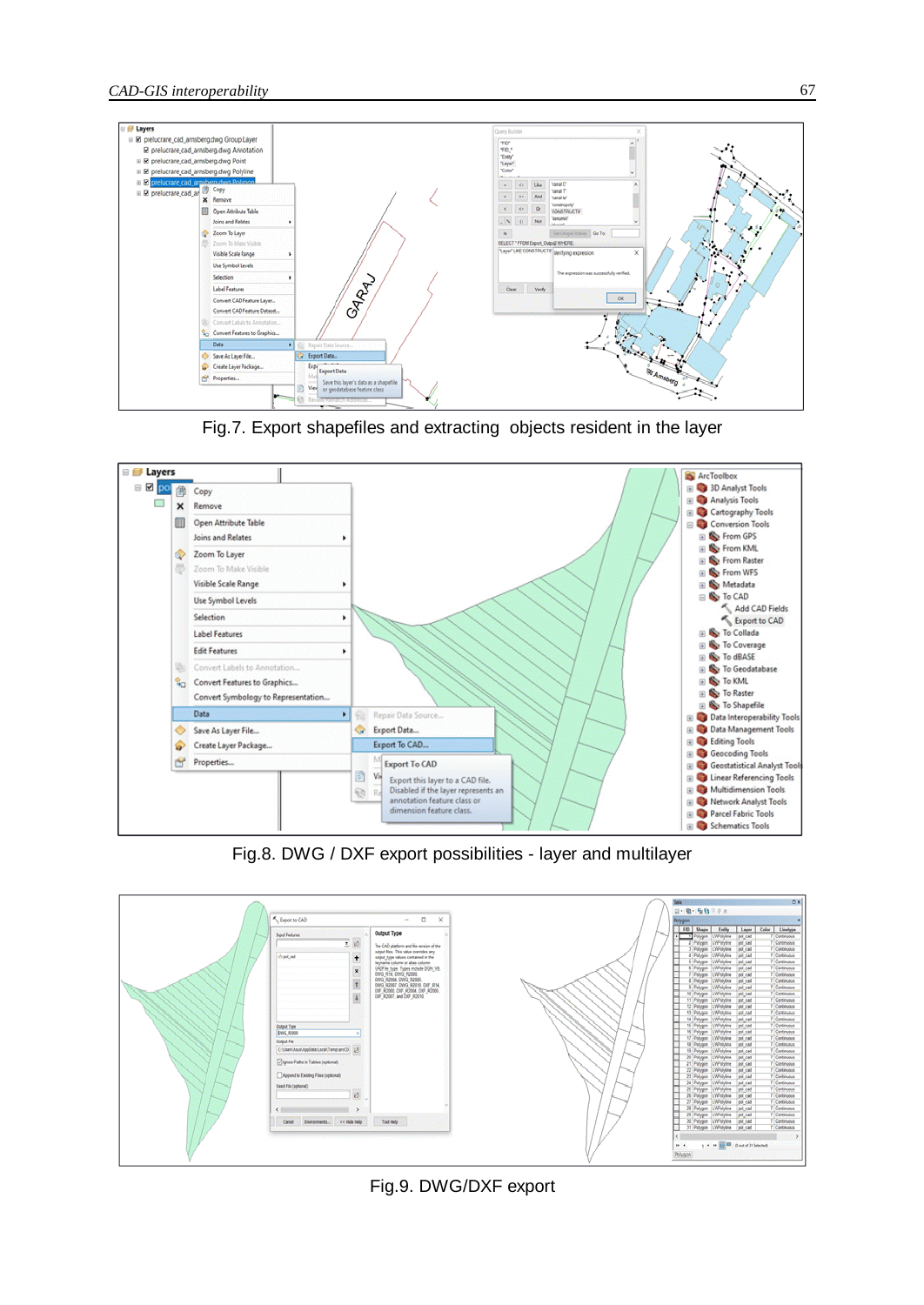### **GIS-CAD conversions – particular cases**

Special situations require special actions - if for example we want to have in the CAD environment a representation with objects framed in distinct layers we can use the

descriptive component of the GIS format as a basis for generating and sampling Layers in the CAD environment.

This involves a special construction in the attribute table, the strategybeing to apply a template field specific to the CAD (Layer) environment that allows populating with repetitive attributes (Fig. 10).



Fig. 10. Premises in obtaining the DWG/DXF structure with multiple layers

The last example refers to the export of texts or values associated with entities, under the conditions of applying two template fields, the first folded on "CadType" encoding, the second on the population with attributes that keep the "TxtValue" encoding imprint. An artifice that should be made is outlined on the action of converting the polygons that abstract the plots into points that will be defined as centroid and on which the annotations will be applied, visible in the CAD environment (fig. 11).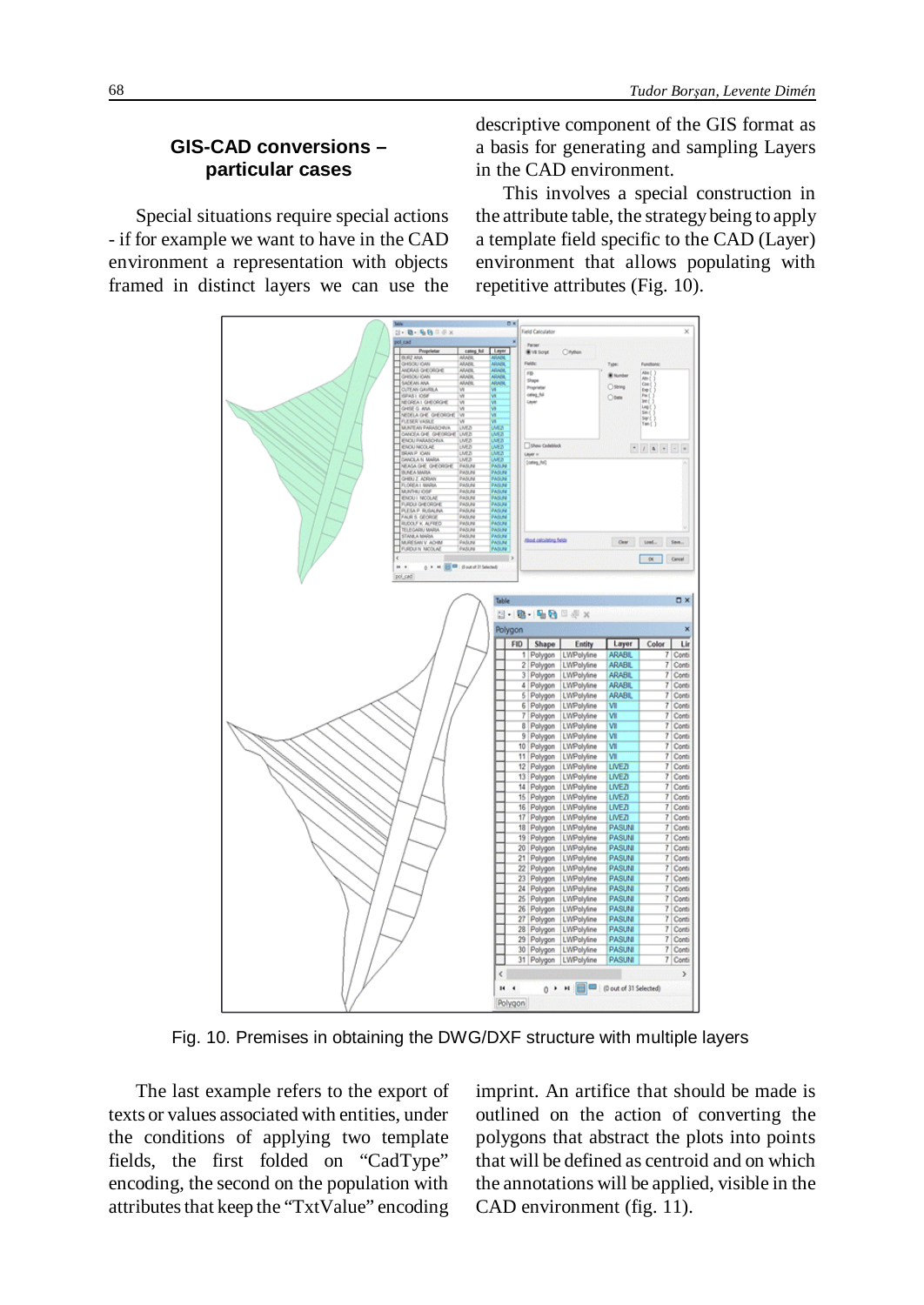

Fig.11. CAD export - annotations

#### **Conclusions**

In 1998, William Wittreich, in his presentation of "Beyond CAD into GIS" stated that the difference between the two products, processing media and data formats, is visible through "drawing" on the one hand and "spatial database" on the other. In the same way, CAD shapes things in the real world, while GIS shapes the world itself. GIS uses the system of geographical coordinates and projections around the world, while CAD uses plane coordinates that are closely related to the object being modeled, not being in a connection with a global spatial context.

In this paper we have managed to classify some import-export procedures of CAD and GIS data and to offer some explanations regarding themigration and manipulation of these related formats with alternative residence. As we have seen, Arc GIS does not offer many procedures for processing CAD files. For proper processing of these files, it is necessary to convert them to shapefile format - for less complex operations, or to object classes residing in GDB containers - for elaborate processing.

#### **References**

- 1. Băduţ M., *GIS - Sisteme Informatice Geografice - fundamente practice*, Editura Albastră, Cluj Napoca, 2004.
- 2. Borşan T., *Sisteme Informaţionale Geografice Fundamente teoretice şi practice*, Ed. Aeternitas, Seria Didactica, Alba Iulia, 2013.